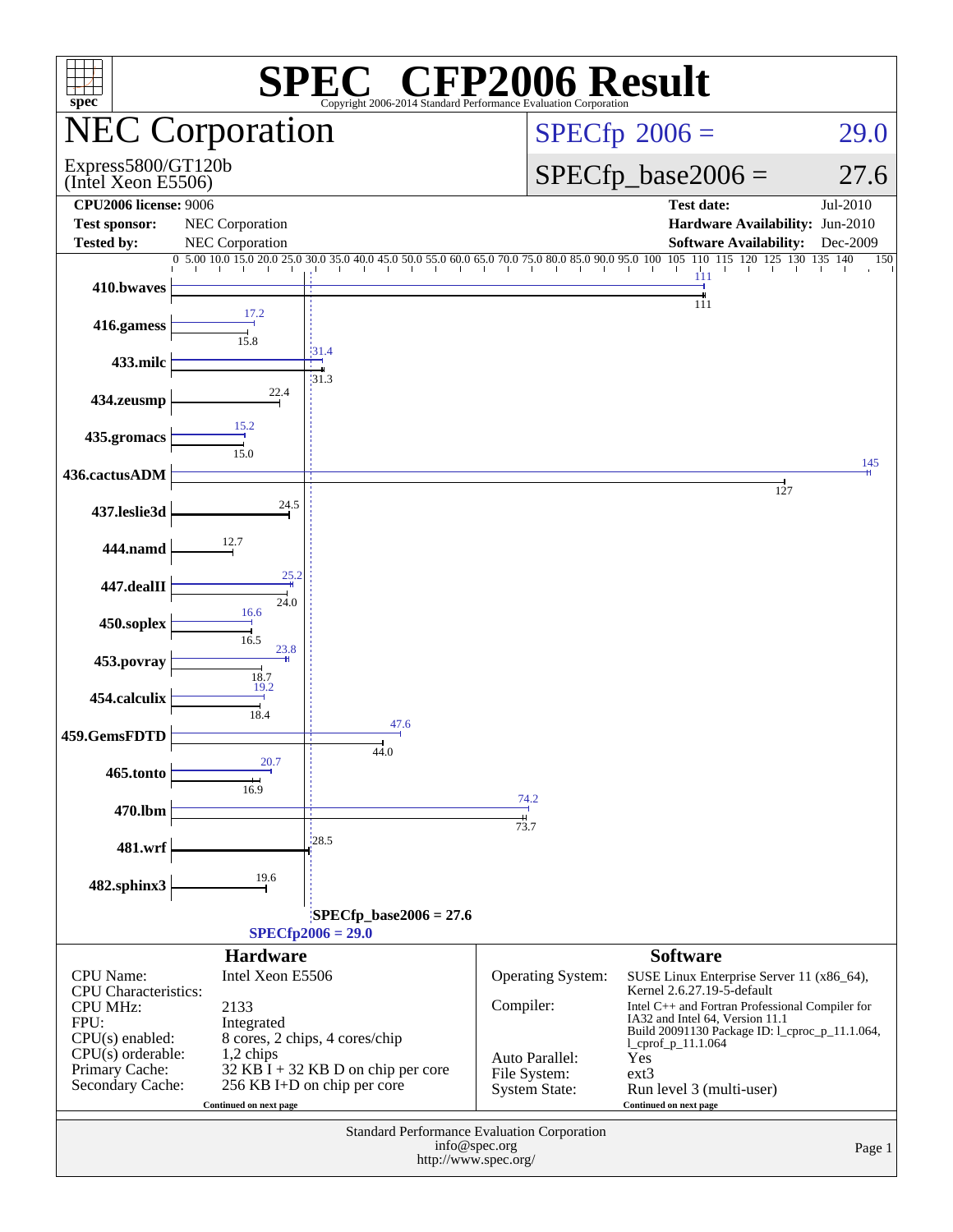| $spec^*$                                                                                                                                                                                                                                                                                                                              |                                                                                                          |       |                |                             |                |                      | $\textbf{SPE}_{\texttt{Copyright 2006-2014 Standard Performance Evaluation Corporation}} \textbf{Results}$ |                               |                                 |                      |                |              |
|---------------------------------------------------------------------------------------------------------------------------------------------------------------------------------------------------------------------------------------------------------------------------------------------------------------------------------------|----------------------------------------------------------------------------------------------------------|-------|----------------|-----------------------------|----------------|----------------------|------------------------------------------------------------------------------------------------------------|-------------------------------|---------------------------------|----------------------|----------------|--------------|
| <b>NEC Corporation</b>                                                                                                                                                                                                                                                                                                                |                                                                                                          |       |                |                             |                | $SPECfp2006 =$       |                                                                                                            |                               |                                 | 29.0                 |                |              |
| Express5800/GT120b<br>(Intel Xeon E5506)                                                                                                                                                                                                                                                                                              |                                                                                                          |       |                |                             |                | $SPECfp\_base2006 =$ |                                                                                                            |                               |                                 | 27.6                 |                |              |
| <b>CPU2006</b> license: 9006<br>NEC Corporation<br><b>Test sponsor:</b><br><b>Tested by:</b><br><b>NEC</b> Corporation                                                                                                                                                                                                                |                                                                                                          |       |                |                             |                |                      | <b>Test date:</b>                                                                                          | <b>Software Availability:</b> | Hardware Availability: Jun-2010 | Jul-2010<br>Dec-2009 |                |              |
| 4 MB I+D on chip per chip<br><b>Base Pointers:</b><br>64-bit<br>L <sub>3</sub> Cache:<br>Other Cache:<br>Peak Pointers:<br>32/64-bit<br>None<br>Other Software:<br>Memory:<br>None<br>96 GB (12 x 8 GB PC3L-10600R, 2 rank, CL9, ECC,<br>running at 800 MHz)<br>Disk Subsystem:<br>1x160 GB SATA, 7200 RPM<br>Other Hardware:<br>None |                                                                                                          |       |                |                             |                |                      |                                                                                                            |                               |                                 |                      |                |              |
| <b>Results Table</b>                                                                                                                                                                                                                                                                                                                  |                                                                                                          |       |                |                             |                |                      |                                                                                                            |                               |                                 |                      |                |              |
| <b>Benchmark</b>                                                                                                                                                                                                                                                                                                                      | <b>Seconds</b>                                                                                           | Ratio | <b>Seconds</b> | <b>Base</b><br><b>Ratio</b> | <b>Seconds</b> | Ratio                | <b>Seconds</b>                                                                                             | <b>Ratio</b>                  | <b>Peak</b><br><b>Seconds</b>   | <b>Ratio</b>         | <b>Seconds</b> | <b>Ratio</b> |
| 410.bwayes                                                                                                                                                                                                                                                                                                                            | 123                                                                                                      | 110   | 123            | 111                         | 122            | 111                  | 123                                                                                                        | 111                           | 123                             | 111                  | 123            | 111          |
| 416.gamess                                                                                                                                                                                                                                                                                                                            | 1234                                                                                                     | 15.9  | 1236           | 15.8                        | 1236           | 15.8                 | 1139                                                                                                       | 17.2                          | 1136                            | 17.2                 | 1143           | 17.1         |
| 433.milc                                                                                                                                                                                                                                                                                                                              | 294                                                                                                      | 31.2  | 289            | 31.8                        | 294            | 31.3                 | 293                                                                                                        | 31.3                          | 292                             | 31.4                 | 293            | 31.4         |
| 434.zeusmp                                                                                                                                                                                                                                                                                                                            | 406                                                                                                      | 22.4  | 406            | 22.4                        | 406            | 22.4                 | 406                                                                                                        | 22.4                          | 406                             | 22.4                 | 406            | <u>22.4</u>  |
| 435.gromacs                                                                                                                                                                                                                                                                                                                           | 477                                                                                                      | 15.0  | 476            | 15.0                        | 478            | 14.9                 | 469                                                                                                        | 15.2                          | 470                             | 15.2                 | 472            | 15.1         |
| 436.cactusADM                                                                                                                                                                                                                                                                                                                         | 93.8                                                                                                     | 127   | 93.6           | 128                         | 93.8           | 127                  | 82.2                                                                                                       | 145                           | 82.6                            | 145                  | 82.2           | 145          |
| 437.leslie3d                                                                                                                                                                                                                                                                                                                          | 385                                                                                                      | 24.4  | 384            | 24.5                        | 384            | 24.5                 | 385                                                                                                        | 24.4                          | 384                             | 24.5                 | 384            | 24.5         |
| 444.namd                                                                                                                                                                                                                                                                                                                              | 631                                                                                                      | 12.7  | 631            | 12.7                        | 631            | 12.7                 | 631                                                                                                        | 12.7                          | 631                             | 12.7                 | 631            | 12.7         |
| 447.dealII                                                                                                                                                                                                                                                                                                                            | 477                                                                                                      | 24.0  | 476            | 24.0                        | 476            | 24.0                 | 455                                                                                                        | 25.2                          | 464                             | 24.7                 | 454            | 25.2         |
| 450.soplex                                                                                                                                                                                                                                                                                                                            | 505                                                                                                      | 16.5  | 503            | 16.6                        | 504            | <b>16.5</b>          | 501                                                                                                        | <b>16.6</b>                   | 500                             | 16.7                 | 503            | 16.6         |
| 453.povray                                                                                                                                                                                                                                                                                                                            | 285                                                                                                      | 18.7  | 284            | 18.8                        | 285            | 18.7                 | 225                                                                                                        | 23.6                          | 219                             | 24.3                 | 223            | 23.8         |
| 454.calculix                                                                                                                                                                                                                                                                                                                          | 449                                                                                                      | 18.4  | 449            | 18.4                        | 449            | 18.4                 | 430                                                                                                        | 19.2                          | 430                             | 19.2                 | 430            | 19.2         |
| 459.GemsFDTD                                                                                                                                                                                                                                                                                                                          | 241                                                                                                      | 44.0  | 242            | 43.8                        | 241            | 44.0                 | 223                                                                                                        | 47.6                          | 223                             | 47.6                 | 223            | 47.7         |
| 465.tonto                                                                                                                                                                                                                                                                                                                             | 582                                                                                                      | 16.9  | 538            | 18.3                        | 583            | 16.9                 | 475                                                                                                        | 20.7                          | 477                             | 20.6                 | 476            | 20.7         |
| 470.1bm                                                                                                                                                                                                                                                                                                                               | 188                                                                                                      | 73.0  | 186            | <u>73.7</u>                 | 186            | 73.7                 | 185                                                                                                        | 74.3                          | 185                             | 74.2                 | 185            | 74.2         |
| 481.wrf                                                                                                                                                                                                                                                                                                                               | 392                                                                                                      | 28.5  | 391            | 28.5                        | 393            | 28.5                 | 392                                                                                                        | 28.5                          | 391                             | 28.5                 | 393            | 28.5         |
| 482.sphinx3                                                                                                                                                                                                                                                                                                                           | 996                                                                                                      | 19.6  | 989            | 19.7                        | 993            | 19.6                 | 996                                                                                                        | 19.6                          | 989                             | 19.7                 | 993            | 19.6         |
|                                                                                                                                                                                                                                                                                                                                       | Results appear in the order in which they were run. Bold underlined text indicates a median measurement. |       |                |                             |                |                      |                                                                                                            |                               |                                 |                      |                |              |

**[Operating System Notes](http://www.spec.org/auto/cpu2006/Docs/result-fields.html#OperatingSystemNotes)**

'ulimit -s unlimited' was used to set the stacksize to unlimited prior to run

#### **[Platform Notes](http://www.spec.org/auto/cpu2006/Docs/result-fields.html#PlatformNotes)**

 BIOS setting: NUMA configuration : Disabled

#### **[General Notes](http://www.spec.org/auto/cpu2006/Docs/result-fields.html#GeneralNotes)**

 OMP\_NUM\_THREADS set to number of cores KMP\_AFFINITY set to granularity=fine,scatter KMP\_STACKSIZE set to 200M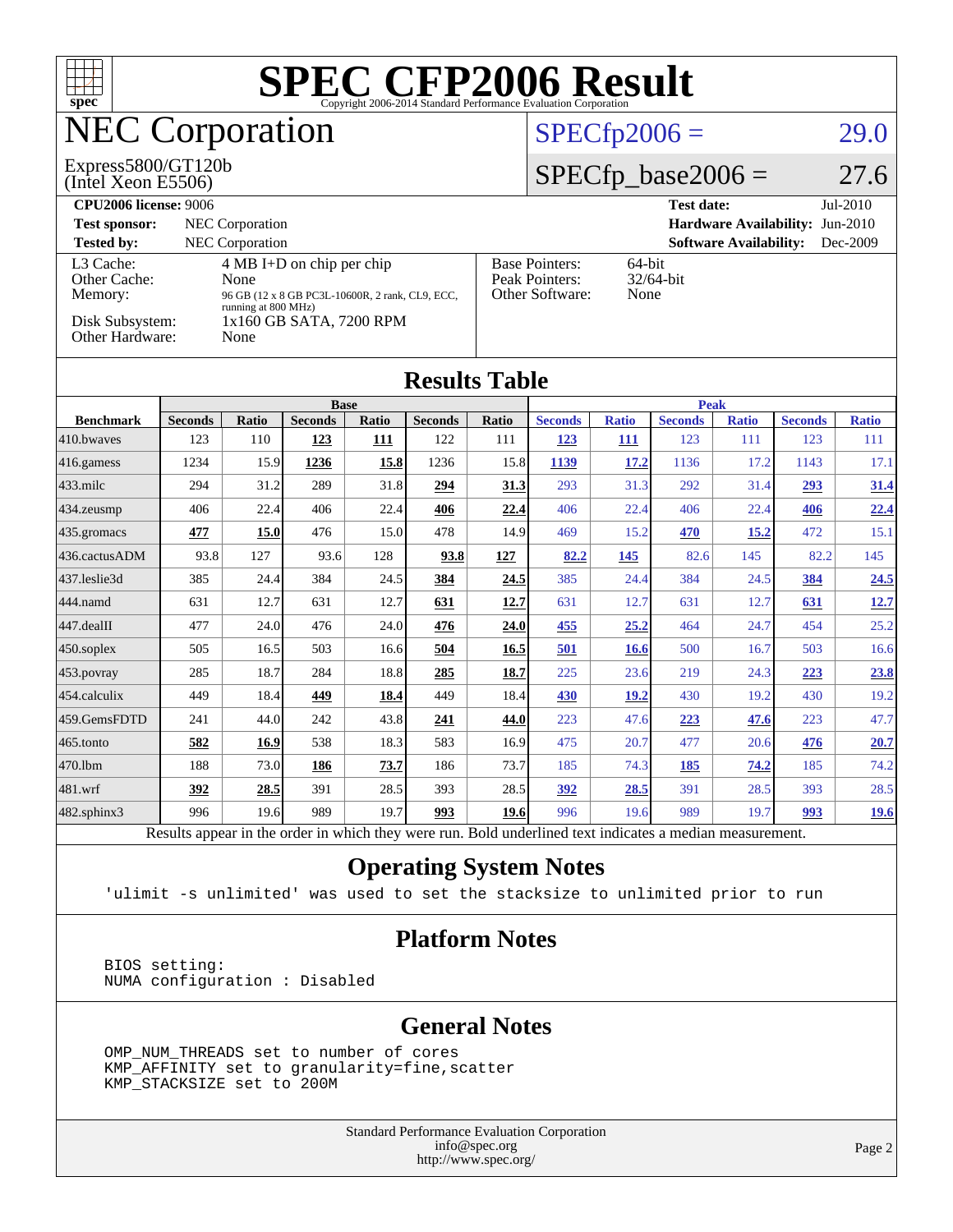

#### NEC Corporation

#### (Intel Xeon E5506) Express5800/GT120b

 $SPECTp2006 = 29.0$ 

 $SPECfp\_base2006 = 27.6$ 

**[Test sponsor:](http://www.spec.org/auto/cpu2006/Docs/result-fields.html#Testsponsor)** NEC Corporation **NEC Corporation [Hardware Availability:](http://www.spec.org/auto/cpu2006/Docs/result-fields.html#HardwareAvailability)** Jun-2010 **[Tested by:](http://www.spec.org/auto/cpu2006/Docs/result-fields.html#Testedby)** NEC Corporation **[Software Availability:](http://www.spec.org/auto/cpu2006/Docs/result-fields.html#SoftwareAvailability)** Dec-2009

**[CPU2006 license:](http://www.spec.org/auto/cpu2006/Docs/result-fields.html#CPU2006license)** 9006 **[Test date:](http://www.spec.org/auto/cpu2006/Docs/result-fields.html#Testdate)** Jul-2010

#### **[Base Compiler Invocation](http://www.spec.org/auto/cpu2006/Docs/result-fields.html#BaseCompilerInvocation)**

[C benchmarks](http://www.spec.org/auto/cpu2006/Docs/result-fields.html#Cbenchmarks):  $\text{icc}$  -m64

[C++ benchmarks:](http://www.spec.org/auto/cpu2006/Docs/result-fields.html#CXXbenchmarks) [icpc -m64](http://www.spec.org/cpu2006/results/res2010q3/cpu2006-20100729-12697.flags.html#user_CXXbase_intel_icpc_64bit_bedb90c1146cab66620883ef4f41a67e)

[Fortran benchmarks](http://www.spec.org/auto/cpu2006/Docs/result-fields.html#Fortranbenchmarks): [ifort -m64](http://www.spec.org/cpu2006/results/res2010q3/cpu2006-20100729-12697.flags.html#user_FCbase_intel_ifort_64bit_ee9d0fb25645d0210d97eb0527dcc06e)

[Benchmarks using both Fortran and C](http://www.spec.org/auto/cpu2006/Docs/result-fields.html#BenchmarksusingbothFortranandC): [icc -m64](http://www.spec.org/cpu2006/results/res2010q3/cpu2006-20100729-12697.flags.html#user_CC_FCbase_intel_icc_64bit_0b7121f5ab7cfabee23d88897260401c) [ifort -m64](http://www.spec.org/cpu2006/results/res2010q3/cpu2006-20100729-12697.flags.html#user_CC_FCbase_intel_ifort_64bit_ee9d0fb25645d0210d97eb0527dcc06e)

#### **[Base Portability Flags](http://www.spec.org/auto/cpu2006/Docs/result-fields.html#BasePortabilityFlags)**

| 410.bwaves: -DSPEC CPU LP64                |                                                                |
|--------------------------------------------|----------------------------------------------------------------|
| 416.gamess: -DSPEC_CPU_LP64                |                                                                |
| 433.milc: -DSPEC CPU LP64                  |                                                                |
| 434.zeusmp: -DSPEC_CPU_LP64                |                                                                |
| 435.gromacs: -DSPEC_CPU_LP64 -nofor_main   |                                                                |
| 436.cactusADM: -DSPEC CPU LP64 -nofor main |                                                                |
| 437.leslie3d: -DSPEC CPU LP64              |                                                                |
| 444.namd: - DSPEC CPU LP64                 |                                                                |
| 447.dealII: -DSPEC CPU LP64                |                                                                |
| 450.soplex: -DSPEC_CPU_LP64                |                                                                |
| 453.povray: -DSPEC_CPU_LP64                |                                                                |
| 454.calculix: -DSPEC CPU LP64 -nofor main  |                                                                |
| 459.GemsFDTD: -DSPEC CPU LP64              |                                                                |
| 465.tonto: - DSPEC_CPU LP64                |                                                                |
| 470.1bm: - DSPEC CPU LP64                  |                                                                |
|                                            | 481.wrf: -DSPEC_CPU_LP64 -DSPEC_CPU_CASE_FLAG -DSPEC_CPU_LINUX |
| 482.sphinx3: -DSPEC_CPU_LP64               |                                                                |
|                                            |                                                                |

#### **[Base Optimization Flags](http://www.spec.org/auto/cpu2006/Docs/result-fields.html#BaseOptimizationFlags)**

[C benchmarks](http://www.spec.org/auto/cpu2006/Docs/result-fields.html#Cbenchmarks): [-xSSE4.2](http://www.spec.org/cpu2006/results/res2010q3/cpu2006-20100729-12697.flags.html#user_CCbase_f-xSSE42_f91528193cf0b216347adb8b939d4107) [-ipo](http://www.spec.org/cpu2006/results/res2010q3/cpu2006-20100729-12697.flags.html#user_CCbase_f-ipo) [-O3](http://www.spec.org/cpu2006/results/res2010q3/cpu2006-20100729-12697.flags.html#user_CCbase_f-O3) [-no-prec-div](http://www.spec.org/cpu2006/results/res2010q3/cpu2006-20100729-12697.flags.html#user_CCbase_f-no-prec-div) [-static](http://www.spec.org/cpu2006/results/res2010q3/cpu2006-20100729-12697.flags.html#user_CCbase_f-static) [-parallel](http://www.spec.org/cpu2006/results/res2010q3/cpu2006-20100729-12697.flags.html#user_CCbase_f-parallel) [-opt-prefetch](http://www.spec.org/cpu2006/results/res2010q3/cpu2006-20100729-12697.flags.html#user_CCbase_f-opt-prefetch) [C++ benchmarks:](http://www.spec.org/auto/cpu2006/Docs/result-fields.html#CXXbenchmarks) [-xSSE4.2](http://www.spec.org/cpu2006/results/res2010q3/cpu2006-20100729-12697.flags.html#user_CXXbase_f-xSSE42_f91528193cf0b216347adb8b939d4107) [-ipo](http://www.spec.org/cpu2006/results/res2010q3/cpu2006-20100729-12697.flags.html#user_CXXbase_f-ipo) [-O3](http://www.spec.org/cpu2006/results/res2010q3/cpu2006-20100729-12697.flags.html#user_CXXbase_f-O3) [-no-prec-div](http://www.spec.org/cpu2006/results/res2010q3/cpu2006-20100729-12697.flags.html#user_CXXbase_f-no-prec-div) [-static](http://www.spec.org/cpu2006/results/res2010q3/cpu2006-20100729-12697.flags.html#user_CXXbase_f-static) [-parallel](http://www.spec.org/cpu2006/results/res2010q3/cpu2006-20100729-12697.flags.html#user_CXXbase_f-parallel) [-opt-prefetch](http://www.spec.org/cpu2006/results/res2010q3/cpu2006-20100729-12697.flags.html#user_CXXbase_f-opt-prefetch) [Fortran benchmarks](http://www.spec.org/auto/cpu2006/Docs/result-fields.html#Fortranbenchmarks): [-xSSE4.2](http://www.spec.org/cpu2006/results/res2010q3/cpu2006-20100729-12697.flags.html#user_FCbase_f-xSSE42_f91528193cf0b216347adb8b939d4107) [-ipo](http://www.spec.org/cpu2006/results/res2010q3/cpu2006-20100729-12697.flags.html#user_FCbase_f-ipo) [-O3](http://www.spec.org/cpu2006/results/res2010q3/cpu2006-20100729-12697.flags.html#user_FCbase_f-O3) [-no-prec-div](http://www.spec.org/cpu2006/results/res2010q3/cpu2006-20100729-12697.flags.html#user_FCbase_f-no-prec-div) [-static](http://www.spec.org/cpu2006/results/res2010q3/cpu2006-20100729-12697.flags.html#user_FCbase_f-static) [-parallel](http://www.spec.org/cpu2006/results/res2010q3/cpu2006-20100729-12697.flags.html#user_FCbase_f-parallel) [-opt-prefetch](http://www.spec.org/cpu2006/results/res2010q3/cpu2006-20100729-12697.flags.html#user_FCbase_f-opt-prefetch) [Benchmarks using both Fortran and C](http://www.spec.org/auto/cpu2006/Docs/result-fields.html#BenchmarksusingbothFortranandC): [-xSSE4.2](http://www.spec.org/cpu2006/results/res2010q3/cpu2006-20100729-12697.flags.html#user_CC_FCbase_f-xSSE42_f91528193cf0b216347adb8b939d4107) [-ipo](http://www.spec.org/cpu2006/results/res2010q3/cpu2006-20100729-12697.flags.html#user_CC_FCbase_f-ipo) [-O3](http://www.spec.org/cpu2006/results/res2010q3/cpu2006-20100729-12697.flags.html#user_CC_FCbase_f-O3) [-no-prec-div](http://www.spec.org/cpu2006/results/res2010q3/cpu2006-20100729-12697.flags.html#user_CC_FCbase_f-no-prec-div) [-static](http://www.spec.org/cpu2006/results/res2010q3/cpu2006-20100729-12697.flags.html#user_CC_FCbase_f-static) [-parallel](http://www.spec.org/cpu2006/results/res2010q3/cpu2006-20100729-12697.flags.html#user_CC_FCbase_f-parallel) [-opt-prefetch](http://www.spec.org/cpu2006/results/res2010q3/cpu2006-20100729-12697.flags.html#user_CC_FCbase_f-opt-prefetch)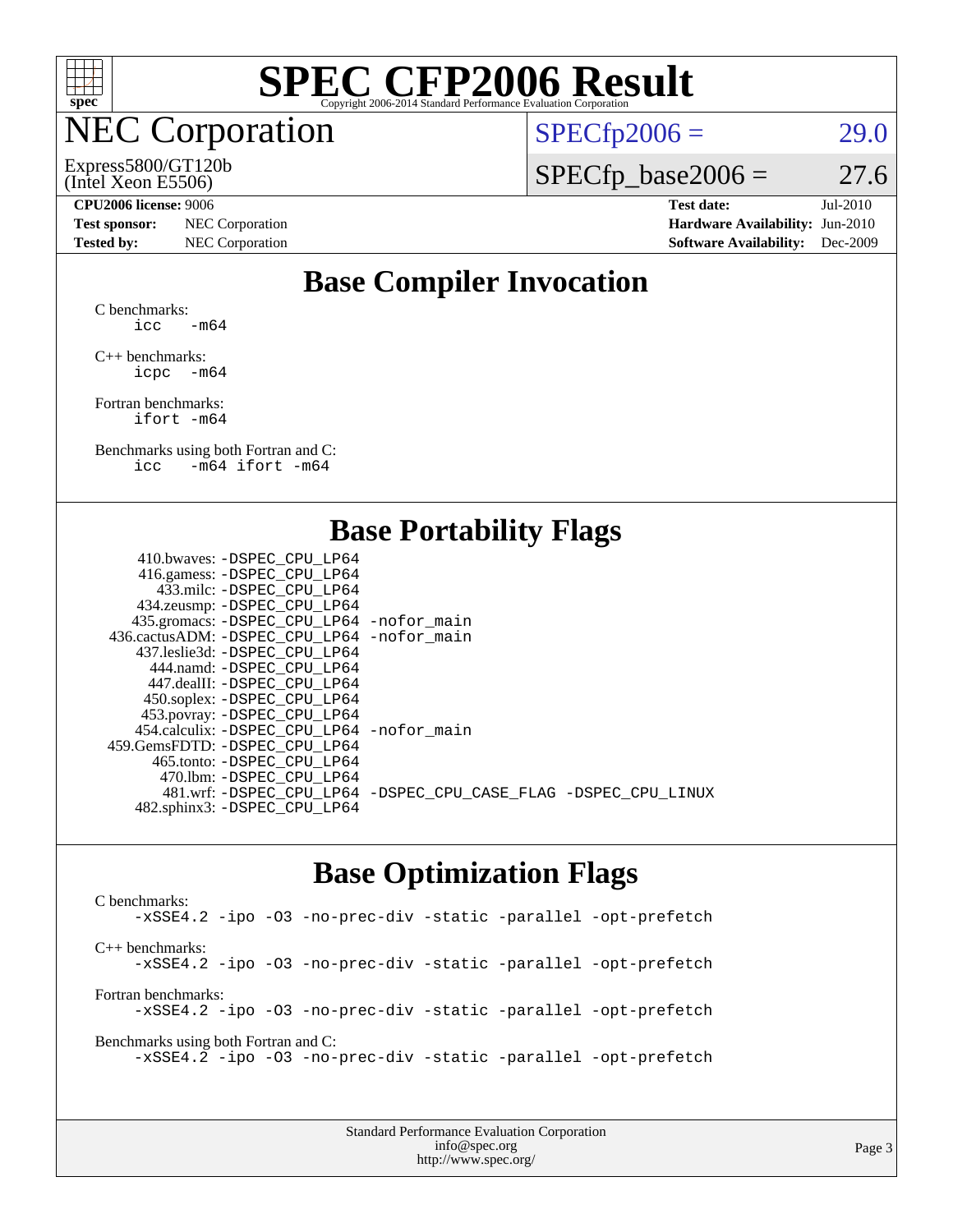

**EC Corporation** 

(Intel Xeon E5506) Express5800/GT120b  $SPECTp2006 = 29.0$ 

 $SPECTp\_base2006 = 27.6$ 

**[Test sponsor:](http://www.spec.org/auto/cpu2006/Docs/result-fields.html#Testsponsor)** NEC Corporation **[Hardware Availability:](http://www.spec.org/auto/cpu2006/Docs/result-fields.html#HardwareAvailability)** Jun-2010

**[CPU2006 license:](http://www.spec.org/auto/cpu2006/Docs/result-fields.html#CPU2006license)** 9006 **[Test date:](http://www.spec.org/auto/cpu2006/Docs/result-fields.html#Testdate)** Jul-2010 **[Tested by:](http://www.spec.org/auto/cpu2006/Docs/result-fields.html#Testedby)** NEC Corporation **[Software Availability:](http://www.spec.org/auto/cpu2006/Docs/result-fields.html#SoftwareAvailability)** Dec-2009

#### **[Peak Compiler Invocation](http://www.spec.org/auto/cpu2006/Docs/result-fields.html#PeakCompilerInvocation)**

[C benchmarks](http://www.spec.org/auto/cpu2006/Docs/result-fields.html#Cbenchmarks):  $\text{icc}$   $-\text{m64}$ 

[C++ benchmarks:](http://www.spec.org/auto/cpu2006/Docs/result-fields.html#CXXbenchmarks) [icpc -m64](http://www.spec.org/cpu2006/results/res2010q3/cpu2006-20100729-12697.flags.html#user_CXXpeak_intel_icpc_64bit_bedb90c1146cab66620883ef4f41a67e)

[Fortran benchmarks](http://www.spec.org/auto/cpu2006/Docs/result-fields.html#Fortranbenchmarks): [ifort -m64](http://www.spec.org/cpu2006/results/res2010q3/cpu2006-20100729-12697.flags.html#user_FCpeak_intel_ifort_64bit_ee9d0fb25645d0210d97eb0527dcc06e)

[Benchmarks using both Fortran and C](http://www.spec.org/auto/cpu2006/Docs/result-fields.html#BenchmarksusingbothFortranandC): [icc -m64](http://www.spec.org/cpu2006/results/res2010q3/cpu2006-20100729-12697.flags.html#user_CC_FCpeak_intel_icc_64bit_0b7121f5ab7cfabee23d88897260401c) [ifort -m64](http://www.spec.org/cpu2006/results/res2010q3/cpu2006-20100729-12697.flags.html#user_CC_FCpeak_intel_ifort_64bit_ee9d0fb25645d0210d97eb0527dcc06e)

#### **[Peak Portability Flags](http://www.spec.org/auto/cpu2006/Docs/result-fields.html#PeakPortabilityFlags)**

Same as Base Portability Flags

### **[Peak Optimization Flags](http://www.spec.org/auto/cpu2006/Docs/result-fields.html#PeakOptimizationFlags)**

[C benchmarks](http://www.spec.org/auto/cpu2006/Docs/result-fields.html#Cbenchmarks):

 433.milc: [-xSSE4.2](http://www.spec.org/cpu2006/results/res2010q3/cpu2006-20100729-12697.flags.html#user_peakPASS2_CFLAGSPASS2_LDFLAGS433_milc_f-xSSE42_f91528193cf0b216347adb8b939d4107)(pass 2) [-prof-gen](http://www.spec.org/cpu2006/results/res2010q3/cpu2006-20100729-12697.flags.html#user_peakPASS1_CFLAGSPASS1_LDFLAGS433_milc_prof_gen_e43856698f6ca7b7e442dfd80e94a8fc)(pass 1) [-ipo](http://www.spec.org/cpu2006/results/res2010q3/cpu2006-20100729-12697.flags.html#user_peakPASS2_CFLAGSPASS2_LDFLAGS433_milc_f-ipo)(pass 2) [-O3](http://www.spec.org/cpu2006/results/res2010q3/cpu2006-20100729-12697.flags.html#user_peakPASS2_CFLAGSPASS2_LDFLAGS433_milc_f-O3)(pass 2) [-no-prec-div](http://www.spec.org/cpu2006/results/res2010q3/cpu2006-20100729-12697.flags.html#user_peakPASS2_CFLAGSPASS2_LDFLAGS433_milc_f-no-prec-div)(pass 2) [-static](http://www.spec.org/cpu2006/results/res2010q3/cpu2006-20100729-12697.flags.html#user_peakPASS2_CFLAGSPASS2_LDFLAGS433_milc_f-static)(pass 2) [-prof-use](http://www.spec.org/cpu2006/results/res2010q3/cpu2006-20100729-12697.flags.html#user_peakPASS2_CFLAGSPASS2_LDFLAGS433_milc_prof_use_bccf7792157ff70d64e32fe3e1250b55)(pass 2) [-ansi-alias](http://www.spec.org/cpu2006/results/res2010q3/cpu2006-20100729-12697.flags.html#user_peakOPTIMIZE433_milc_f-ansi-alias)

 470.lbm: [-xSSE4.2](http://www.spec.org/cpu2006/results/res2010q3/cpu2006-20100729-12697.flags.html#user_peakPASS2_CFLAGSPASS2_LDFLAGS470_lbm_f-xSSE42_f91528193cf0b216347adb8b939d4107)(pass 2) [-prof-gen](http://www.spec.org/cpu2006/results/res2010q3/cpu2006-20100729-12697.flags.html#user_peakPASS1_CFLAGSPASS1_LDFLAGS470_lbm_prof_gen_e43856698f6ca7b7e442dfd80e94a8fc)(pass 1) [-ipo](http://www.spec.org/cpu2006/results/res2010q3/cpu2006-20100729-12697.flags.html#user_peakPASS2_CFLAGSPASS2_LDFLAGS470_lbm_f-ipo)(pass 2) [-O3](http://www.spec.org/cpu2006/results/res2010q3/cpu2006-20100729-12697.flags.html#user_peakPASS2_CFLAGSPASS2_LDFLAGS470_lbm_f-O3)(pass 2) [-no-prec-div](http://www.spec.org/cpu2006/results/res2010q3/cpu2006-20100729-12697.flags.html#user_peakPASS2_CFLAGSPASS2_LDFLAGS470_lbm_f-no-prec-div)(pass 2) [-static](http://www.spec.org/cpu2006/results/res2010q3/cpu2006-20100729-12697.flags.html#user_peakPASS2_CFLAGSPASS2_LDFLAGS470_lbm_f-static)(pass 2) [-prof-use](http://www.spec.org/cpu2006/results/res2010q3/cpu2006-20100729-12697.flags.html#user_peakPASS2_CFLAGSPASS2_LDFLAGS470_lbm_prof_use_bccf7792157ff70d64e32fe3e1250b55)(pass 2) [-parallel](http://www.spec.org/cpu2006/results/res2010q3/cpu2006-20100729-12697.flags.html#user_peakOPTIMIZE470_lbm_f-parallel) [-ansi-alias](http://www.spec.org/cpu2006/results/res2010q3/cpu2006-20100729-12697.flags.html#user_peakOPTIMIZE470_lbm_f-ansi-alias) [-auto-ilp32](http://www.spec.org/cpu2006/results/res2010q3/cpu2006-20100729-12697.flags.html#user_peakCOPTIMIZE470_lbm_f-auto-ilp32)

 $482$ .sphinx3: basepeak = yes

[C++ benchmarks:](http://www.spec.org/auto/cpu2006/Docs/result-fields.html#CXXbenchmarks)

 $444$ .namd: basepeak = yes

 447.dealII: [-xSSE4.2](http://www.spec.org/cpu2006/results/res2010q3/cpu2006-20100729-12697.flags.html#user_peakPASS2_CXXFLAGSPASS2_LDFLAGS447_dealII_f-xSSE42_f91528193cf0b216347adb8b939d4107)(pass 2) [-prof-gen](http://www.spec.org/cpu2006/results/res2010q3/cpu2006-20100729-12697.flags.html#user_peakPASS1_CXXFLAGSPASS1_LDFLAGS447_dealII_prof_gen_e43856698f6ca7b7e442dfd80e94a8fc)(pass 1) [-ipo](http://www.spec.org/cpu2006/results/res2010q3/cpu2006-20100729-12697.flags.html#user_peakPASS2_CXXFLAGSPASS2_LDFLAGS447_dealII_f-ipo)(pass 2) [-O3](http://www.spec.org/cpu2006/results/res2010q3/cpu2006-20100729-12697.flags.html#user_peakPASS2_CXXFLAGSPASS2_LDFLAGS447_dealII_f-O3)(pass 2) [-no-prec-div](http://www.spec.org/cpu2006/results/res2010q3/cpu2006-20100729-12697.flags.html#user_peakPASS2_CXXFLAGSPASS2_LDFLAGS447_dealII_f-no-prec-div)(pass 2) [-static](http://www.spec.org/cpu2006/results/res2010q3/cpu2006-20100729-12697.flags.html#user_peakPASS2_CXXFLAGSPASS2_LDFLAGS447_dealII_f-static)(pass 2) [-prof-use](http://www.spec.org/cpu2006/results/res2010q3/cpu2006-20100729-12697.flags.html#user_peakPASS2_CXXFLAGSPASS2_LDFLAGS447_dealII_prof_use_bccf7792157ff70d64e32fe3e1250b55)(pass 2) [-unroll2](http://www.spec.org/cpu2006/results/res2010q3/cpu2006-20100729-12697.flags.html#user_peakOPTIMIZE447_dealII_f-unroll_784dae83bebfb236979b41d2422d7ec2) [-ansi-alias](http://www.spec.org/cpu2006/results/res2010q3/cpu2006-20100729-12697.flags.html#user_peakOPTIMIZE447_dealII_f-ansi-alias) [-scalar-rep-](http://www.spec.org/cpu2006/results/res2010q3/cpu2006-20100729-12697.flags.html#user_peakOPTIMIZE447_dealII_f-disablescalarrep_abbcad04450fb118e4809c81d83c8a1d) [-auto-ilp32](http://www.spec.org/cpu2006/results/res2010q3/cpu2006-20100729-12697.flags.html#user_peakCXXOPTIMIZE447_dealII_f-auto-ilp32)

 $450.\text{soplex: } -x\text{SSE4}.2(\text{pass 2}) -\text{prof-gen}(\text{pass 1}) -\text{ipo}(\text{pass 2}) -\text{O3}(\text{pass 2})$ [-no-prec-div](http://www.spec.org/cpu2006/results/res2010q3/cpu2006-20100729-12697.flags.html#user_peakPASS2_CXXFLAGSPASS2_LDFLAGS450_soplex_f-no-prec-div)(pass 2) [-static](http://www.spec.org/cpu2006/results/res2010q3/cpu2006-20100729-12697.flags.html#user_peakPASS2_CXXFLAGSPASS2_LDFLAGS450_soplex_f-static)(pass 2) [-prof-use](http://www.spec.org/cpu2006/results/res2010q3/cpu2006-20100729-12697.flags.html#user_peakPASS2_CXXFLAGSPASS2_LDFLAGS450_soplex_prof_use_bccf7792157ff70d64e32fe3e1250b55)(pass 2) [-opt-malloc-options=3](http://www.spec.org/cpu2006/results/res2010q3/cpu2006-20100729-12697.flags.html#user_peakOPTIMIZE450_soplex_f-opt-malloc-options_13ab9b803cf986b4ee62f0a5998c2238) [-auto-ilp32](http://www.spec.org/cpu2006/results/res2010q3/cpu2006-20100729-12697.flags.html#user_peakCXXOPTIMIZE450_soplex_f-auto-ilp32)

 453.povray: [-xSSE4.2](http://www.spec.org/cpu2006/results/res2010q3/cpu2006-20100729-12697.flags.html#user_peakPASS2_CXXFLAGSPASS2_LDFLAGS453_povray_f-xSSE42_f91528193cf0b216347adb8b939d4107)(pass 2) [-prof-gen](http://www.spec.org/cpu2006/results/res2010q3/cpu2006-20100729-12697.flags.html#user_peakPASS1_CXXFLAGSPASS1_LDFLAGS453_povray_prof_gen_e43856698f6ca7b7e442dfd80e94a8fc)(pass 1) [-ipo](http://www.spec.org/cpu2006/results/res2010q3/cpu2006-20100729-12697.flags.html#user_peakPASS2_CXXFLAGSPASS2_LDFLAGS453_povray_f-ipo)(pass 2) [-O3](http://www.spec.org/cpu2006/results/res2010q3/cpu2006-20100729-12697.flags.html#user_peakPASS2_CXXFLAGSPASS2_LDFLAGS453_povray_f-O3)(pass 2) [-no-prec-div](http://www.spec.org/cpu2006/results/res2010q3/cpu2006-20100729-12697.flags.html#user_peakPASS2_CXXFLAGSPASS2_LDFLAGS453_povray_f-no-prec-div)(pass 2) [-static](http://www.spec.org/cpu2006/results/res2010q3/cpu2006-20100729-12697.flags.html#user_peakPASS2_CXXFLAGSPASS2_LDFLAGS453_povray_f-static)(pass 2) [-prof-use](http://www.spec.org/cpu2006/results/res2010q3/cpu2006-20100729-12697.flags.html#user_peakPASS2_CXXFLAGSPASS2_LDFLAGS453_povray_prof_use_bccf7792157ff70d64e32fe3e1250b55)(pass 2) [-unroll4](http://www.spec.org/cpu2006/results/res2010q3/cpu2006-20100729-12697.flags.html#user_peakCXXOPTIMIZE453_povray_f-unroll_4e5e4ed65b7fd20bdcd365bec371b81f) [-ansi-alias](http://www.spec.org/cpu2006/results/res2010q3/cpu2006-20100729-12697.flags.html#user_peakCXXOPTIMIZE453_povray_f-ansi-alias)

Continued on next page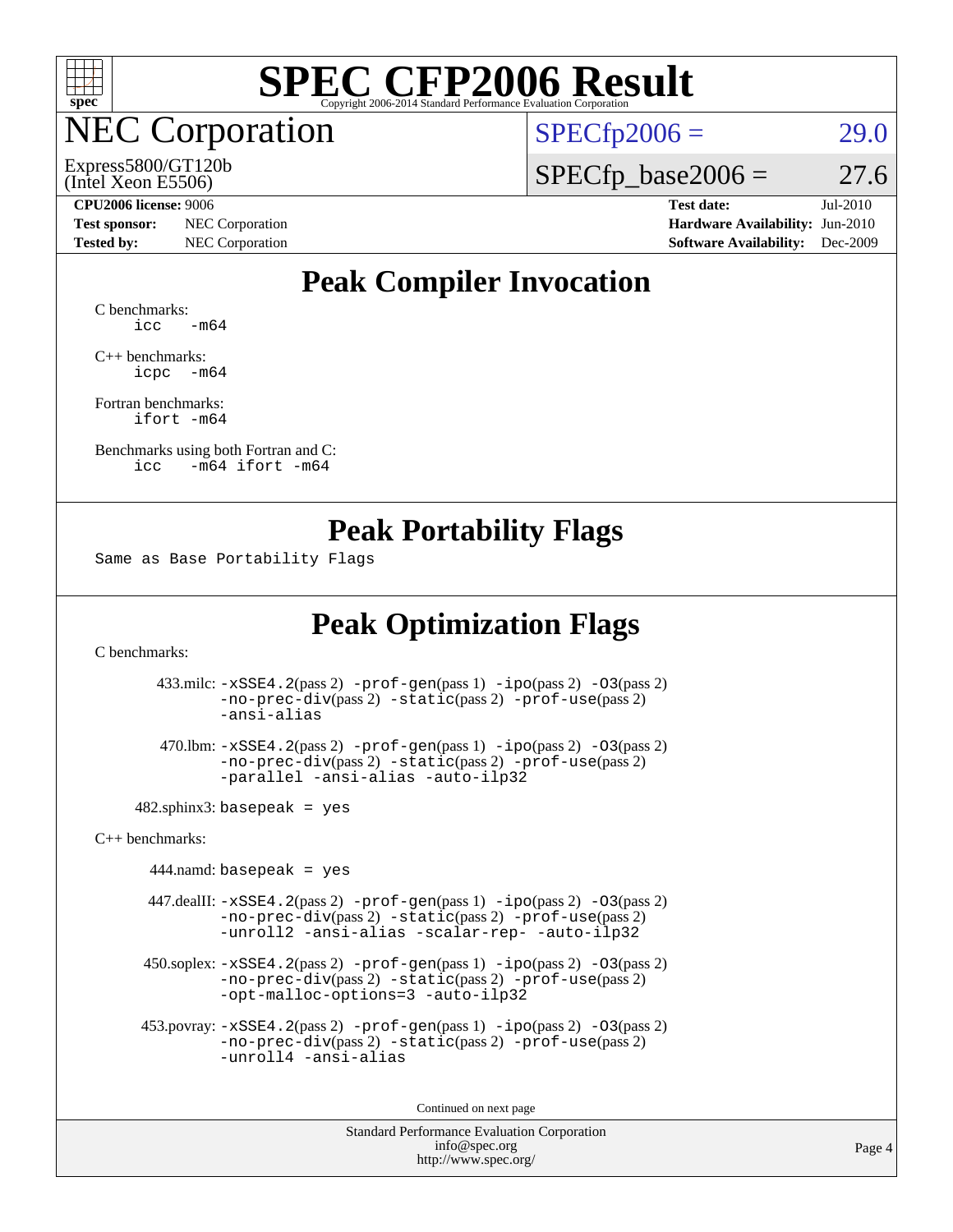

**EC Corporation** 

 $SPECfp2006 = 29.0$  $SPECfp2006 = 29.0$ 

(Intel Xeon E5506) Express5800/GT120b

 $SPECTp\_base2006 = 27.6$ 

| <b>Test sponsor:</b> | NEC Corporation |
|----------------------|-----------------|
| <b>Tested by:</b>    | NEC Corporation |

**[CPU2006 license:](http://www.spec.org/auto/cpu2006/Docs/result-fields.html#CPU2006license)** 9006 **[Test date:](http://www.spec.org/auto/cpu2006/Docs/result-fields.html#Testdate)** Jul-2010 **[Hardware Availability:](http://www.spec.org/auto/cpu2006/Docs/result-fields.html#HardwareAvailability)** Jun-2010 **[Software Availability:](http://www.spec.org/auto/cpu2006/Docs/result-fields.html#SoftwareAvailability)** Dec-2009

## **[Peak Optimization Flags \(Continued\)](http://www.spec.org/auto/cpu2006/Docs/result-fields.html#PeakOptimizationFlags)**

[Fortran benchmarks](http://www.spec.org/auto/cpu2006/Docs/result-fields.html#Fortranbenchmarks):

 410.bwaves: [-xSSE4.2](http://www.spec.org/cpu2006/results/res2010q3/cpu2006-20100729-12697.flags.html#user_peakOPTIMIZE410_bwaves_f-xSSE42_f91528193cf0b216347adb8b939d4107) [-ipo](http://www.spec.org/cpu2006/results/res2010q3/cpu2006-20100729-12697.flags.html#user_peakOPTIMIZE410_bwaves_f-ipo) [-O3](http://www.spec.org/cpu2006/results/res2010q3/cpu2006-20100729-12697.flags.html#user_peakOPTIMIZE410_bwaves_f-O3) [-no-prec-div](http://www.spec.org/cpu2006/results/res2010q3/cpu2006-20100729-12697.flags.html#user_peakOPTIMIZE410_bwaves_f-no-prec-div) [-static](http://www.spec.org/cpu2006/results/res2010q3/cpu2006-20100729-12697.flags.html#user_peakOPTIMIZE410_bwaves_f-static) [-opt-prefetch](http://www.spec.org/cpu2006/results/res2010q3/cpu2006-20100729-12697.flags.html#user_peakOPTIMIZE410_bwaves_f-opt-prefetch) [-parallel](http://www.spec.org/cpu2006/results/res2010q3/cpu2006-20100729-12697.flags.html#user_peakOPTIMIZE410_bwaves_f-parallel) 416.gamess: [-xSSE4.2](http://www.spec.org/cpu2006/results/res2010q3/cpu2006-20100729-12697.flags.html#user_peakPASS2_FFLAGSPASS2_LDFLAGS416_gamess_f-xSSE42_f91528193cf0b216347adb8b939d4107)(pass 2) [-prof-gen](http://www.spec.org/cpu2006/results/res2010q3/cpu2006-20100729-12697.flags.html#user_peakPASS1_FFLAGSPASS1_LDFLAGS416_gamess_prof_gen_e43856698f6ca7b7e442dfd80e94a8fc)(pass 1) [-ipo](http://www.spec.org/cpu2006/results/res2010q3/cpu2006-20100729-12697.flags.html#user_peakPASS2_FFLAGSPASS2_LDFLAGS416_gamess_f-ipo)(pass 2) [-O3](http://www.spec.org/cpu2006/results/res2010q3/cpu2006-20100729-12697.flags.html#user_peakPASS2_FFLAGSPASS2_LDFLAGS416_gamess_f-O3)(pass 2) [-no-prec-div](http://www.spec.org/cpu2006/results/res2010q3/cpu2006-20100729-12697.flags.html#user_peakPASS2_FFLAGSPASS2_LDFLAGS416_gamess_f-no-prec-div)(pass 2) [-static](http://www.spec.org/cpu2006/results/res2010q3/cpu2006-20100729-12697.flags.html#user_peakPASS2_FFLAGSPASS2_LDFLAGS416_gamess_f-static)(pass 2) [-prof-use](http://www.spec.org/cpu2006/results/res2010q3/cpu2006-20100729-12697.flags.html#user_peakPASS2_FFLAGSPASS2_LDFLAGS416_gamess_prof_use_bccf7792157ff70d64e32fe3e1250b55)(pass 2) [-unroll2](http://www.spec.org/cpu2006/results/res2010q3/cpu2006-20100729-12697.flags.html#user_peakOPTIMIZE416_gamess_f-unroll_784dae83bebfb236979b41d2422d7ec2) [-Ob0](http://www.spec.org/cpu2006/results/res2010q3/cpu2006-20100729-12697.flags.html#user_peakOPTIMIZE416_gamess_f-Ob_n_fbe6f6428adb7d4b74b1e99bb2444c2d) [-ansi-alias](http://www.spec.org/cpu2006/results/res2010q3/cpu2006-20100729-12697.flags.html#user_peakOPTIMIZE416_gamess_f-ansi-alias) [-scalar-rep-](http://www.spec.org/cpu2006/results/res2010q3/cpu2006-20100729-12697.flags.html#user_peakOPTIMIZE416_gamess_f-disablescalarrep_abbcad04450fb118e4809c81d83c8a1d) 434.zeusmp: basepeak = yes 437.leslie3d: basepeak = yes 459.GemsFDTD: [-xSSE4.2](http://www.spec.org/cpu2006/results/res2010q3/cpu2006-20100729-12697.flags.html#user_peakPASS2_FFLAGSPASS2_LDFLAGS459_GemsFDTD_f-xSSE42_f91528193cf0b216347adb8b939d4107)(pass 2) [-prof-gen](http://www.spec.org/cpu2006/results/res2010q3/cpu2006-20100729-12697.flags.html#user_peakPASS1_FFLAGSPASS1_LDFLAGS459_GemsFDTD_prof_gen_e43856698f6ca7b7e442dfd80e94a8fc)(pass 1) [-ipo](http://www.spec.org/cpu2006/results/res2010q3/cpu2006-20100729-12697.flags.html#user_peakPASS2_FFLAGSPASS2_LDFLAGS459_GemsFDTD_f-ipo)(pass 2) [-O3](http://www.spec.org/cpu2006/results/res2010q3/cpu2006-20100729-12697.flags.html#user_peakPASS2_FFLAGSPASS2_LDFLAGS459_GemsFDTD_f-O3)(pass 2) [-no-prec-div](http://www.spec.org/cpu2006/results/res2010q3/cpu2006-20100729-12697.flags.html#user_peakPASS2_FFLAGSPASS2_LDFLAGS459_GemsFDTD_f-no-prec-div)(pass 2) [-static](http://www.spec.org/cpu2006/results/res2010q3/cpu2006-20100729-12697.flags.html#user_peakPASS2_FFLAGSPASS2_LDFLAGS459_GemsFDTD_f-static)(pass 2) [-prof-use](http://www.spec.org/cpu2006/results/res2010q3/cpu2006-20100729-12697.flags.html#user_peakPASS2_FFLAGSPASS2_LDFLAGS459_GemsFDTD_prof_use_bccf7792157ff70d64e32fe3e1250b55)(pass 2) [-unroll2](http://www.spec.org/cpu2006/results/res2010q3/cpu2006-20100729-12697.flags.html#user_peakOPTIMIZE459_GemsFDTD_f-unroll_784dae83bebfb236979b41d2422d7ec2) [-Ob0](http://www.spec.org/cpu2006/results/res2010q3/cpu2006-20100729-12697.flags.html#user_peakOPTIMIZE459_GemsFDTD_f-Ob_n_fbe6f6428adb7d4b74b1e99bb2444c2d) [-opt-prefetch](http://www.spec.org/cpu2006/results/res2010q3/cpu2006-20100729-12697.flags.html#user_peakOPTIMIZE459_GemsFDTD_f-opt-prefetch) [-parallel](http://www.spec.org/cpu2006/results/res2010q3/cpu2006-20100729-12697.flags.html#user_peakOPTIMIZE459_GemsFDTD_f-parallel) 465.tonto: [-xSSE4.2](http://www.spec.org/cpu2006/results/res2010q3/cpu2006-20100729-12697.flags.html#user_peakPASS2_FFLAGSPASS2_LDFLAGS465_tonto_f-xSSE42_f91528193cf0b216347adb8b939d4107)(pass 2) [-prof-gen](http://www.spec.org/cpu2006/results/res2010q3/cpu2006-20100729-12697.flags.html#user_peakPASS1_FFLAGSPASS1_LDFLAGS465_tonto_prof_gen_e43856698f6ca7b7e442dfd80e94a8fc)(pass 1) [-ipo](http://www.spec.org/cpu2006/results/res2010q3/cpu2006-20100729-12697.flags.html#user_peakPASS2_FFLAGSPASS2_LDFLAGS465_tonto_f-ipo)(pass 2) [-O3](http://www.spec.org/cpu2006/results/res2010q3/cpu2006-20100729-12697.flags.html#user_peakPASS2_FFLAGSPASS2_LDFLAGS465_tonto_f-O3)(pass 2) [-no-prec-div](http://www.spec.org/cpu2006/results/res2010q3/cpu2006-20100729-12697.flags.html#user_peakPASS2_FFLAGSPASS2_LDFLAGS465_tonto_f-no-prec-div)(pass 2) [-static](http://www.spec.org/cpu2006/results/res2010q3/cpu2006-20100729-12697.flags.html#user_peakPASS2_FFLAGSPASS2_LDFLAGS465_tonto_f-static)(pass 2) [-prof-use](http://www.spec.org/cpu2006/results/res2010q3/cpu2006-20100729-12697.flags.html#user_peakPASS2_FFLAGSPASS2_LDFLAGS465_tonto_prof_use_bccf7792157ff70d64e32fe3e1250b55)(pass 2) [-inline-calloc](http://www.spec.org/cpu2006/results/res2010q3/cpu2006-20100729-12697.flags.html#user_peakOPTIMIZE465_tonto_f-inline-calloc) [-opt-malloc-options=3](http://www.spec.org/cpu2006/results/res2010q3/cpu2006-20100729-12697.flags.html#user_peakOPTIMIZE465_tonto_f-opt-malloc-options_13ab9b803cf986b4ee62f0a5998c2238) [-auto](http://www.spec.org/cpu2006/results/res2010q3/cpu2006-20100729-12697.flags.html#user_peakOPTIMIZE465_tonto_f-auto) [-unroll4](http://www.spec.org/cpu2006/results/res2010q3/cpu2006-20100729-12697.flags.html#user_peakOPTIMIZE465_tonto_f-unroll_4e5e4ed65b7fd20bdcd365bec371b81f) [Benchmarks using both Fortran and C](http://www.spec.org/auto/cpu2006/Docs/result-fields.html#BenchmarksusingbothFortranandC): 435.gromacs: [-xSSE4.2](http://www.spec.org/cpu2006/results/res2010q3/cpu2006-20100729-12697.flags.html#user_peakPASS2_CFLAGSPASS2_FFLAGSPASS2_LDFLAGS435_gromacs_f-xSSE42_f91528193cf0b216347adb8b939d4107)(pass 2) [-prof-gen](http://www.spec.org/cpu2006/results/res2010q3/cpu2006-20100729-12697.flags.html#user_peakPASS1_CFLAGSPASS1_FFLAGSPASS1_LDFLAGS435_gromacs_prof_gen_e43856698f6ca7b7e442dfd80e94a8fc)(pass 1) [-ipo](http://www.spec.org/cpu2006/results/res2010q3/cpu2006-20100729-12697.flags.html#user_peakPASS2_CFLAGSPASS2_FFLAGSPASS2_LDFLAGS435_gromacs_f-ipo)(pass 2) [-O3](http://www.spec.org/cpu2006/results/res2010q3/cpu2006-20100729-12697.flags.html#user_peakPASS2_CFLAGSPASS2_FFLAGSPASS2_LDFLAGS435_gromacs_f-O3)(pass 2) [-no-prec-div](http://www.spec.org/cpu2006/results/res2010q3/cpu2006-20100729-12697.flags.html#user_peakPASS2_CFLAGSPASS2_FFLAGSPASS2_LDFLAGS435_gromacs_f-no-prec-div)(pass 2) [-static](http://www.spec.org/cpu2006/results/res2010q3/cpu2006-20100729-12697.flags.html#user_peakPASS2_CFLAGSPASS2_FFLAGSPASS2_LDFLAGS435_gromacs_f-static)(pass 2) [-prof-use](http://www.spec.org/cpu2006/results/res2010q3/cpu2006-20100729-12697.flags.html#user_peakPASS2_CFLAGSPASS2_FFLAGSPASS2_LDFLAGS435_gromacs_prof_use_bccf7792157ff70d64e32fe3e1250b55)(pass 2) [-opt-prefetch](http://www.spec.org/cpu2006/results/res2010q3/cpu2006-20100729-12697.flags.html#user_peakOPTIMIZE435_gromacs_f-opt-prefetch) [-auto-ilp32](http://www.spec.org/cpu2006/results/res2010q3/cpu2006-20100729-12697.flags.html#user_peakCOPTIMIZE435_gromacs_f-auto-ilp32) 436.cactusADM:  $-xSSE4$ . 2(pass 2)  $-prof-gen(pass 1) -ipo(pass 2) -O3(pass 2)$  $-prof-gen(pass 1) -ipo(pass 2) -O3(pass 2)$  $-prof-gen(pass 1) -ipo(pass 2) -O3(pass 2)$  $-prof-gen(pass 1) -ipo(pass 2) -O3(pass 2)$  $-prof-gen(pass 1) -ipo(pass 2) -O3(pass 2)$  $-prof-gen(pass 1) -ipo(pass 2) -O3(pass 2)$ [-no-prec-div](http://www.spec.org/cpu2006/results/res2010q3/cpu2006-20100729-12697.flags.html#user_peakPASS2_CFLAGSPASS2_FFLAGSPASS2_LDFLAGS436_cactusADM_f-no-prec-div)(pass 2) [-static](http://www.spec.org/cpu2006/results/res2010q3/cpu2006-20100729-12697.flags.html#user_peakPASS2_CFLAGSPASS2_FFLAGSPASS2_LDFLAGS436_cactusADM_f-static)(pass 2) [-prof-use](http://www.spec.org/cpu2006/results/res2010q3/cpu2006-20100729-12697.flags.html#user_peakPASS2_CFLAGSPASS2_FFLAGSPASS2_LDFLAGS436_cactusADM_prof_use_bccf7792157ff70d64e32fe3e1250b55)(pass 2) [-unroll2](http://www.spec.org/cpu2006/results/res2010q3/cpu2006-20100729-12697.flags.html#user_peakOPTIMIZE436_cactusADM_f-unroll_784dae83bebfb236979b41d2422d7ec2) [-opt-prefetch](http://www.spec.org/cpu2006/results/res2010q3/cpu2006-20100729-12697.flags.html#user_peakOPTIMIZE436_cactusADM_f-opt-prefetch) [-parallel](http://www.spec.org/cpu2006/results/res2010q3/cpu2006-20100729-12697.flags.html#user_peakOPTIMIZE436_cactusADM_f-parallel) [-auto-ilp32](http://www.spec.org/cpu2006/results/res2010q3/cpu2006-20100729-12697.flags.html#user_peakCOPTIMIZE436_cactusADM_f-auto-ilp32) 454.calculix: [-xSSE4.2](http://www.spec.org/cpu2006/results/res2010q3/cpu2006-20100729-12697.flags.html#user_peakOPTIMIZE454_calculix_f-xSSE42_f91528193cf0b216347adb8b939d4107) [-ipo](http://www.spec.org/cpu2006/results/res2010q3/cpu2006-20100729-12697.flags.html#user_peakOPTIMIZE454_calculix_f-ipo) [-O3](http://www.spec.org/cpu2006/results/res2010q3/cpu2006-20100729-12697.flags.html#user_peakOPTIMIZE454_calculix_f-O3) [-no-prec-div](http://www.spec.org/cpu2006/results/res2010q3/cpu2006-20100729-12697.flags.html#user_peakOPTIMIZE454_calculix_f-no-prec-div) [-static](http://www.spec.org/cpu2006/results/res2010q3/cpu2006-20100729-12697.flags.html#user_peakOPTIMIZE454_calculix_f-static) [-auto-ilp32](http://www.spec.org/cpu2006/results/res2010q3/cpu2006-20100729-12697.flags.html#user_peakCOPTIMIZE454_calculix_f-auto-ilp32)  $481$ .wrf: basepeak = yes

The flags file that was used to format this result can be browsed at <http://www.spec.org/cpu2006/flags/Intel-ic11.1-linux64-revE.20100823.html>

You can also download the XML flags source by saving the following link: <http://www.spec.org/cpu2006/flags/Intel-ic11.1-linux64-revE.20100823.xml>